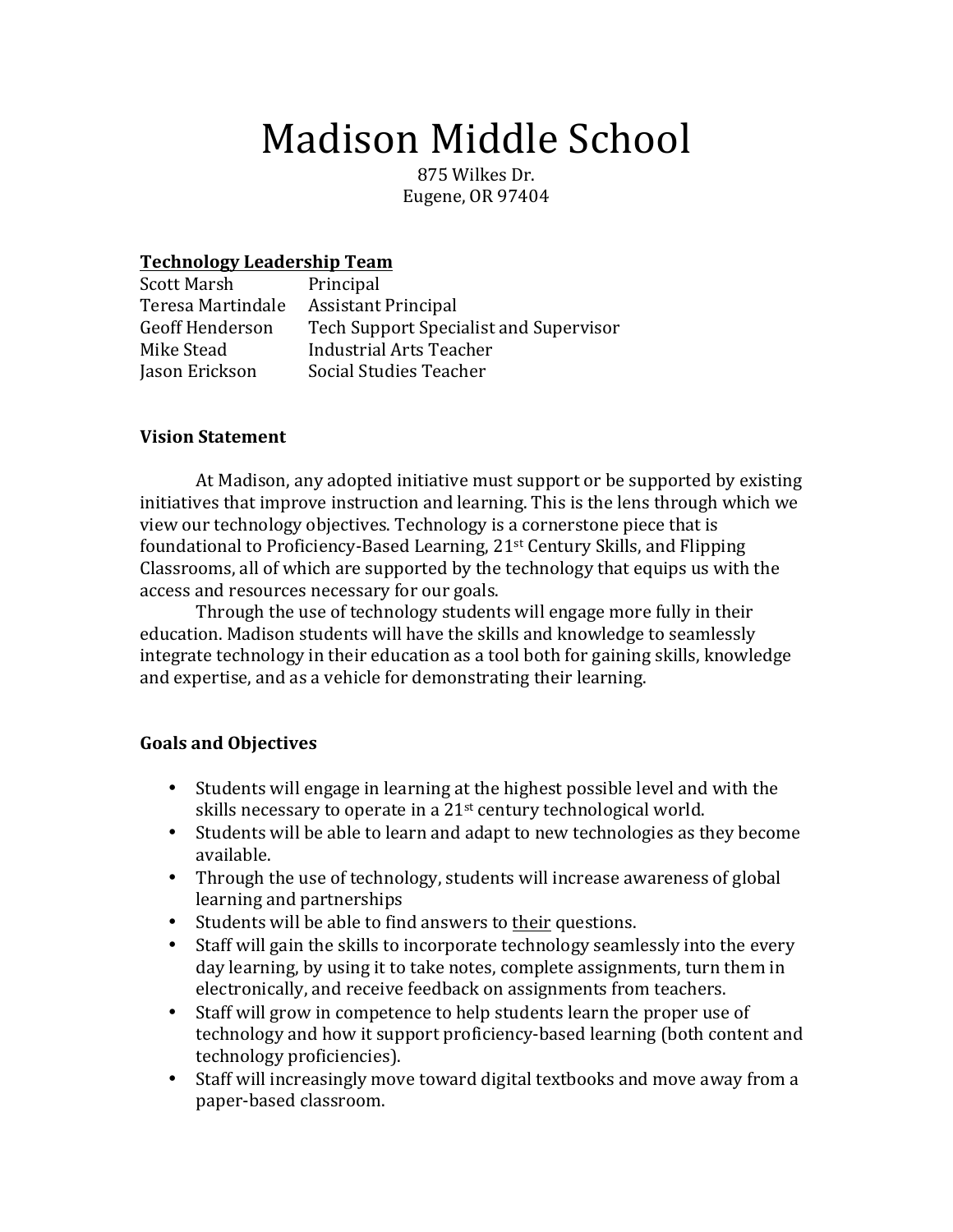• Staff will explore and pilot Flipped Classrooms and measure their impact on student learning. Technology is a key component to this type of learning.

As a 1:1 school, discussions around school policies, responsible use, classroom management and special logistical issues are ongoing and takes place in team meetings, content meetings, TLC meetings and often staff meetings. Time is made at staff meetings for demonstrations of technology use and professional development around new technology as needed. One staff meeting per trimester will be dedicated to professional Development for technology (Dec.  $17<sup>th</sup>$ , Feb.  $18<sup>th</sup>$ , May  $20<sup>th</sup>$ ).

| <b>Technology Madison Has</b>                                                                                                                                                                                                                                                                                                     | <b>Technology Madison hopes to acquire</b>                                                                                                                                                                                                                                                                                                                                                                                                                                                                                                          |
|-----------------------------------------------------------------------------------------------------------------------------------------------------------------------------------------------------------------------------------------------------------------------------------------------------------------------------------|-----------------------------------------------------------------------------------------------------------------------------------------------------------------------------------------------------------------------------------------------------------------------------------------------------------------------------------------------------------------------------------------------------------------------------------------------------------------------------------------------------------------------------------------------------|
| Two desktop labs<br>$\bullet$<br>Multiple Computers on Wheels<br>$\bullet$<br>with classroom sets of laptops<br>1:1 iPad for every student and<br>$\bullet$<br>teacher<br>Document cameras<br><b>SMART</b> boards<br>٠<br>Projectors<br>Sound systems in every<br>$\bullet$<br>classroom<br>Laptop for every teacher<br>$\bullet$ | Long throw projector for cafeteria<br>(large group presentations)<br>Scientific probes<br>System for changing out iPad 2's<br>for newer technology (iPad Air)<br>3-D printer<br>Replace older teacher laptops.<br>$\bullet$<br>Replace older generation document<br>cameras.<br>Classroom amplification system<br>$\bullet$<br>upgrades<br>Wall mounted projectors<br>$\bullet$<br>New or repaired audio systems in<br>$\bullet$<br>the cafeteria and gymnasium (very<br>high use areas). Equipment<br>functionality and wiring has been<br>spotty. |

## **Technology Resources**

#### **Implementation Timeline**

| Technology                                          | Timeline                                                   | Funding source                 |
|-----------------------------------------------------|------------------------------------------------------------|--------------------------------|
| New Teacher<br>$\bullet$<br>Laptops                 | Begin Fall of 2014 and<br>completed by Fall of 2017        | <b>Building funds</b>          |
| Long throw<br>$\bullet$<br>projector                | Spring of 2014                                             | <b>Crossroads Bond Project</b> |
| Replacement cycle<br>$\bullet$<br>for student iPads | Beginning Fall of 2016<br>and completed by Fall of<br>2018 | <b>Crossroads Bond Project</b> |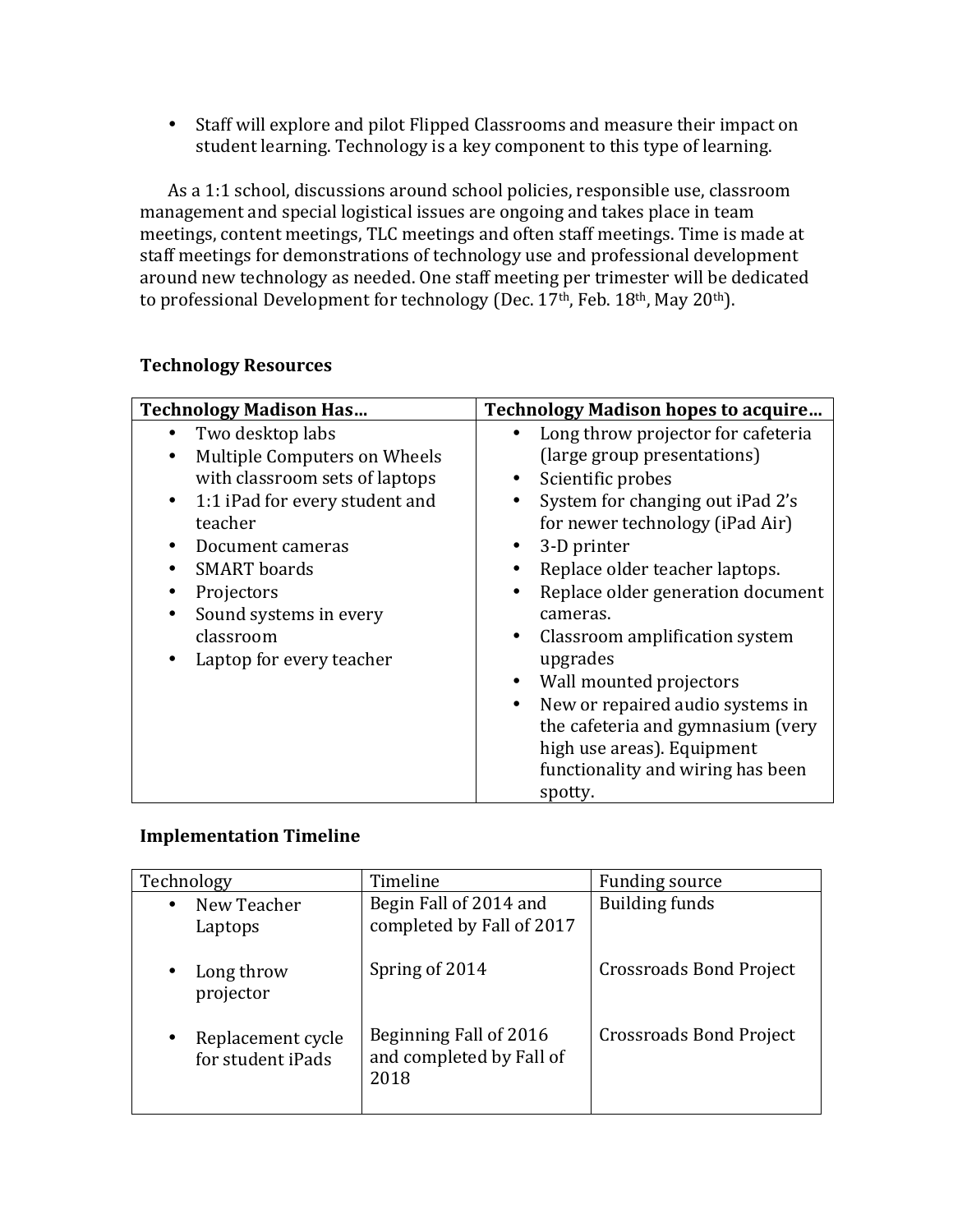| 3-D Printer                                                           | <b>Fall of 2015</b>                                       | Grants/private donations                    |
|-----------------------------------------------------------------------|-----------------------------------------------------------|---------------------------------------------|
| <b>Science Probes</b>                                                 | Spring of 2014                                            | Potential EEF or<br>Crossroads Bond Project |
| Replacement cycle<br>for Document<br>Cameras                          | Begin Spring of 2014 and<br>end in Spring of 2016         | Crossroads Bond Project                     |
| Replacement cycle<br>for classroom<br>amplification<br>systems        | As needed                                                 | Crossroads Bond Project                     |
| Replacement cycle<br>for classroom<br>projectors                      | As needed                                                 | Crossroads Bond Project                     |
| Replacement cycle<br>for SMART Boards<br>(Wall mounted<br>projection) | Connect with projector<br>replacement above. As<br>needed | <b>Crossroads Bond Project</b>              |

| <b>Professional Development Timeline</b>                                                                                                                     | <b>Funding Source</b>                                           |
|--------------------------------------------------------------------------------------------------------------------------------------------------------------|-----------------------------------------------------------------|
| <b>Fall Trimester 2015:</b>                                                                                                                                  |                                                                 |
| Introduction to "Flipped"<br>٠<br>Classroom" Concept (all staff)                                                                                             | Building-level professional development<br>Title 2              |
| Teachers apply for "Flipped"<br>٠<br>Classroom" Pilot (4 Teachers)                                                                                           |                                                                 |
| FC Teachers meet to discuss<br>٠<br>logistics and learning targets to<br>be addressed by FC Pilot, and<br>beginning developing/sourcing<br>digital resources | Title 2<br>Use: Teacher laptops, projectors, student<br>devices |
| Review Proficiency progress and<br>٠<br>training of new staff in<br>Proficiency Based Teaching and<br>Learning (PBTL) (all staff)                            | <b>BEC</b> Grant                                                |
| Open House, provide technology<br>overview for parents, use and                                                                                              | General Fund<br>Use: long-throw projector, audio system         |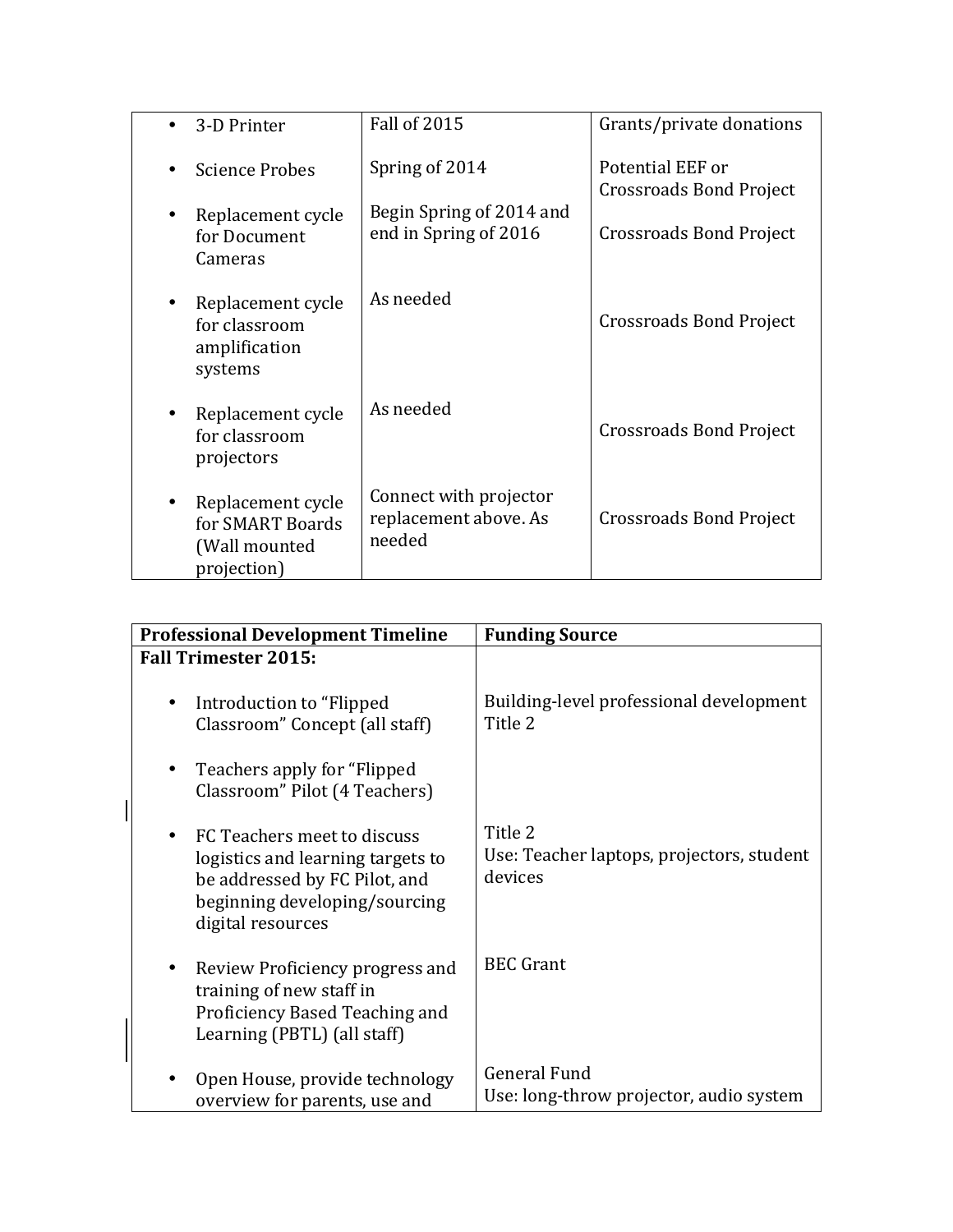|                     | consent forms signed and<br>recorded. (Greater school<br>community)                                                                                                                                                                                                                             | in gymnasium                                                                                                                                                                       |
|---------------------|-------------------------------------------------------------------------------------------------------------------------------------------------------------------------------------------------------------------------------------------------------------------------------------------------|------------------------------------------------------------------------------------------------------------------------------------------------------------------------------------|
|                     | Student training on digital<br>textbooks/Edmodo and other<br>classroom curricula (all teachers<br>and students)                                                                                                                                                                                 | Technology and curriculum through<br>both general funding and Crossroads<br><b>Bond Project</b><br>Use: iPads, teacher laptop, projectors,<br>subscriptions/purchase of curriculum |
| groups.             | Serve as "model school" using<br>iPads for visiting schools or                                                                                                                                                                                                                                  | None required                                                                                                                                                                      |
| <b>Winter Term:</b> |                                                                                                                                                                                                                                                                                                 |                                                                                                                                                                                    |
|                     | Release day for Flipped<br>Classroom Pilot teachers to create<br>video content and<br>collaborate/trouble-shoot,<br>discuss progress.                                                                                                                                                           | Title 2<br>Use: teacher laptop, video software,<br>projector/Smart Board/audio                                                                                                     |
|                     | Proficiency Review - How are our<br>markings working? Do we need to<br>do additional training for<br>staff/students/parents? Is there<br>more work to be done in<br>Synergy? Is proficiency feedback<br>easily accessed and useful via<br>technology by students/parents?<br>(teachers, admin.) | <b>Building funds</b>                                                                                                                                                              |
|                     | Review iPad policies with our<br>students and parents.<br>Outstanding iPad round-up and<br>tweaks to policies for iPad check-<br>out as needed. Repair and<br>replacement of iPads and cases<br>(all stakeholders and TSS)                                                                      | <b>General and Crossroads Bond Project</b>                                                                                                                                         |